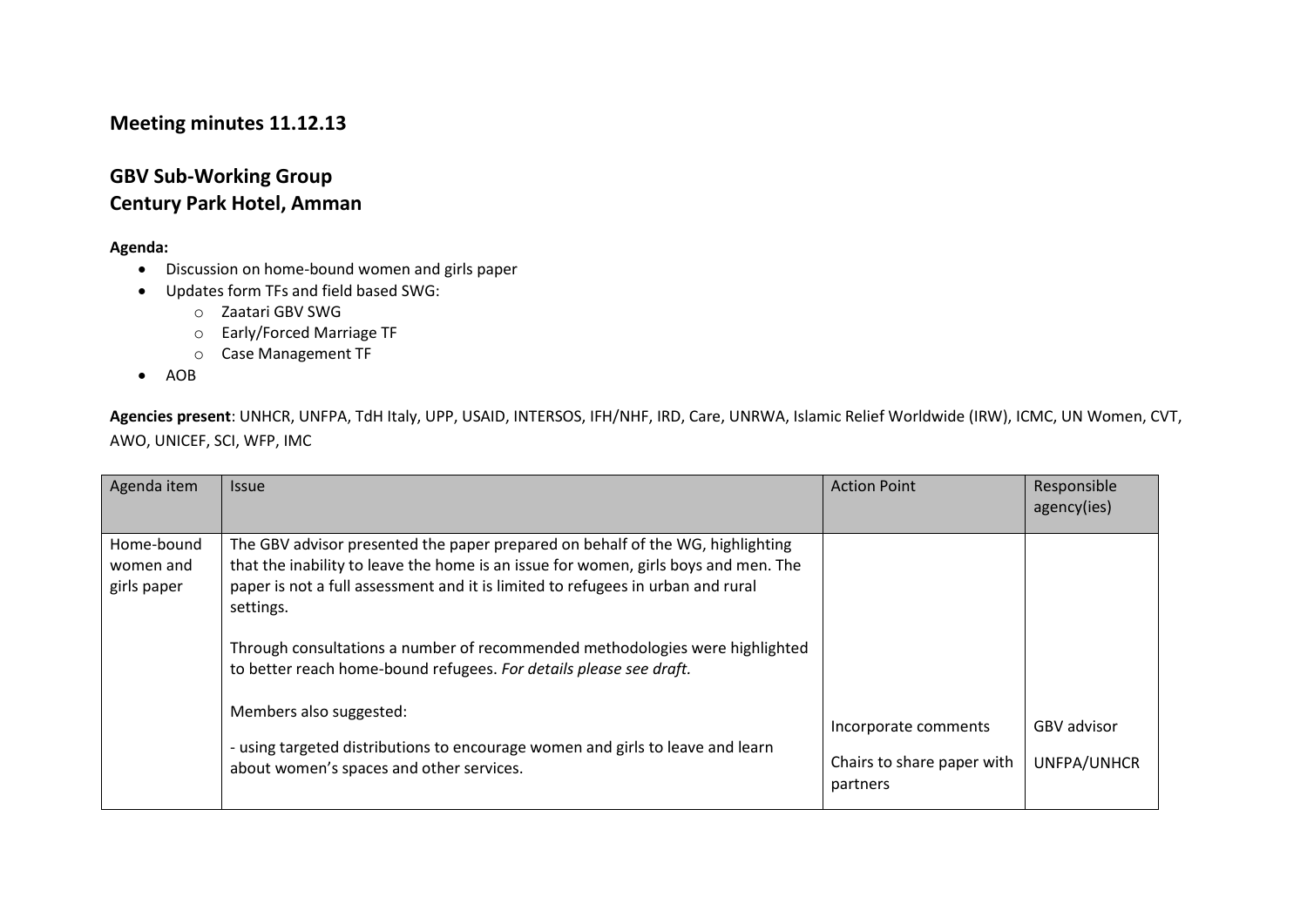|                            | -interacting with Food and NFI Sectors. For ex Islamic Relief, in partnership with<br>WFP, use vouchers to disseminate messages<br>- sports as a means for reaching out. For ex FIRD currently have a sports project.                                                                                                                                                                                                                                                                                                                                                                                                                                                                                                                                                                                                                                                                                                                                                                                                 | Partners to incorporate<br>strategy<br>recommendations into<br>organizational strategies | All members        |
|----------------------------|-----------------------------------------------------------------------------------------------------------------------------------------------------------------------------------------------------------------------------------------------------------------------------------------------------------------------------------------------------------------------------------------------------------------------------------------------------------------------------------------------------------------------------------------------------------------------------------------------------------------------------------------------------------------------------------------------------------------------------------------------------------------------------------------------------------------------------------------------------------------------------------------------------------------------------------------------------------------------------------------------------------------------|------------------------------------------------------------------------------------------|--------------------|
|                            | - Implement home-based activities<br>An overall suggestion was made that where women-targeted programmes take<br>place also provide crèche spaces for children. Use of sports, yoga and physical<br>activities for women also may provide an opportunity for incorporating GBV<br>messaging into positive wellness and body-image, health related messaging.<br>Save the Children International carried out a study on home bound Jordanian<br>women and girls, and also carried out a related project. Some on the main finding<br>are:<br>- 'home bound girls' - if removed from school before tenth grade<br>-arguing that home bound girls who are engaged in domestic work in their own<br>home are the same as child laborers<br>-often girls felt they were making the choice, as they had few other options, so<br>need to encourage ambitions<br>The SCI project supports Women and girls started their own small businesses.<br>Because the regular market is not accessible to home bound women, they were | Share report and main<br>findings with Chairs.<br>Share with SWG                         | SCI<br>UNFPA/UNHCR |
|                            | able to find a niche in a limited market and projects were successful.<br>Once the study its ready they will share the results. They are considering the<br>expanding the project to refugees as well.                                                                                                                                                                                                                                                                                                                                                                                                                                                                                                                                                                                                                                                                                                                                                                                                                |                                                                                          |                    |
| Updates from<br><b>TFs</b> | <b>Early and Forced Marriage Task Force</b><br>revised, simple and action oriented ToR.<br>$\bullet$<br>Task force under the GBV sub working group, but membership is open to<br>CPWG.                                                                                                                                                                                                                                                                                                                                                                                                                                                                                                                                                                                                                                                                                                                                                                                                                                | Provide written input on<br>ToR for TF by 13<br>December.                                | All members        |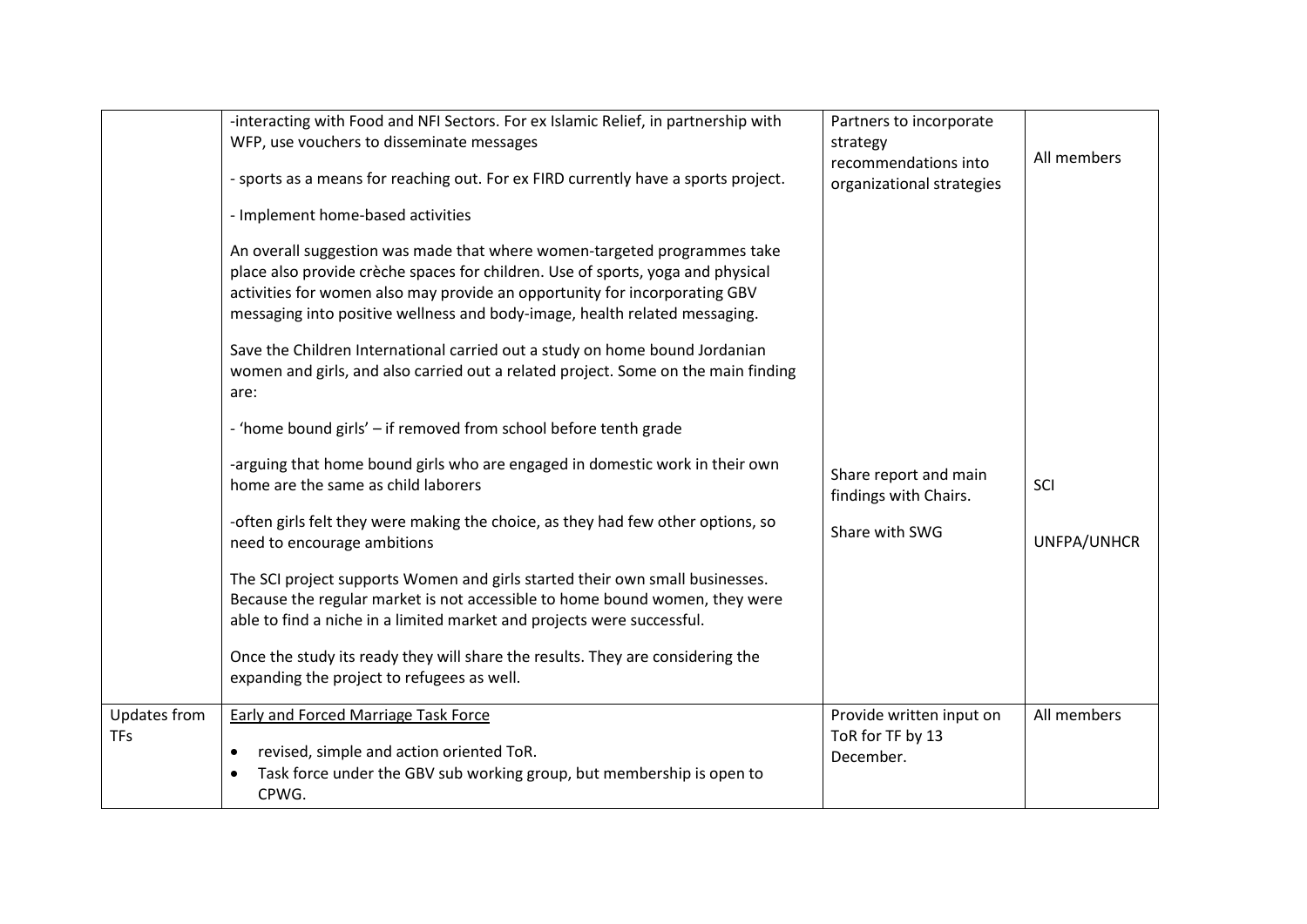| 19 November meeting - discussed ToR. Chaired by UNHCR and UNICEF -<br>$\bullet$<br>Maaike and Fauzia.<br>The priority of the TF is to be action-oriented. Developing a small draft strategy<br>$\bullet$<br>including:<br>Information sharing<br>$\circ$<br>Identification and sharing of tools<br>$\circ$<br>Advocacy<br>$\circ$<br>Improving inter agency assessment<br>$\circ$<br>Technical advice/assistance<br>$\circ$<br>TF have developed a desk review which will be circulated to partners for input<br>$\bullet$<br>Early Marriage Assessment - final draft received by the TF, and will be published in<br>2014. | Provide feedback on the<br>desk review.<br>Share assessment | All members<br>UNICEF/UNHCR/<br><b>UNFPA</b> |
|-----------------------------------------------------------------------------------------------------------------------------------------------------------------------------------------------------------------------------------------------------------------------------------------------------------------------------------------------------------------------------------------------------------------------------------------------------------------------------------------------------------------------------------------------------------------------------------------------------------------------------|-------------------------------------------------------------|----------------------------------------------|
| CP/GBV SOPs steering committee                                                                                                                                                                                                                                                                                                                                                                                                                                                                                                                                                                                              |                                                             |                                              |
| This week - ToT with national institutions. Training going very well and positive<br>responses.                                                                                                                                                                                                                                                                                                                                                                                                                                                                                                                             |                                                             |                                              |
| - SOPs received three more endorsements from CARE, WFP and NRC.                                                                                                                                                                                                                                                                                                                                                                                                                                                                                                                                                             | Communicate decisions to                                    | Any interested                               |
| - currently extending call for endorsement with deadline of 15 December for<br>organizations to endorse.                                                                                                                                                                                                                                                                                                                                                                                                                                                                                                                    | endorse to Chairs                                           | partner                                      |
| -Amanda will confirm participates for ToT, and area based training in Mafraq and<br>Zarqa.                                                                                                                                                                                                                                                                                                                                                                                                                                                                                                                                  |                                                             |                                              |
| -currently a short documentary about stories of volunteers that are working on<br>areas related to GBV and CP messages has been prepared. Open for discussion and<br>partners are invited to nominate volunteers who might be included in the<br>documentary                                                                                                                                                                                                                                                                                                                                                                | Nominate volunteers                                         | Any interested<br>partner                    |